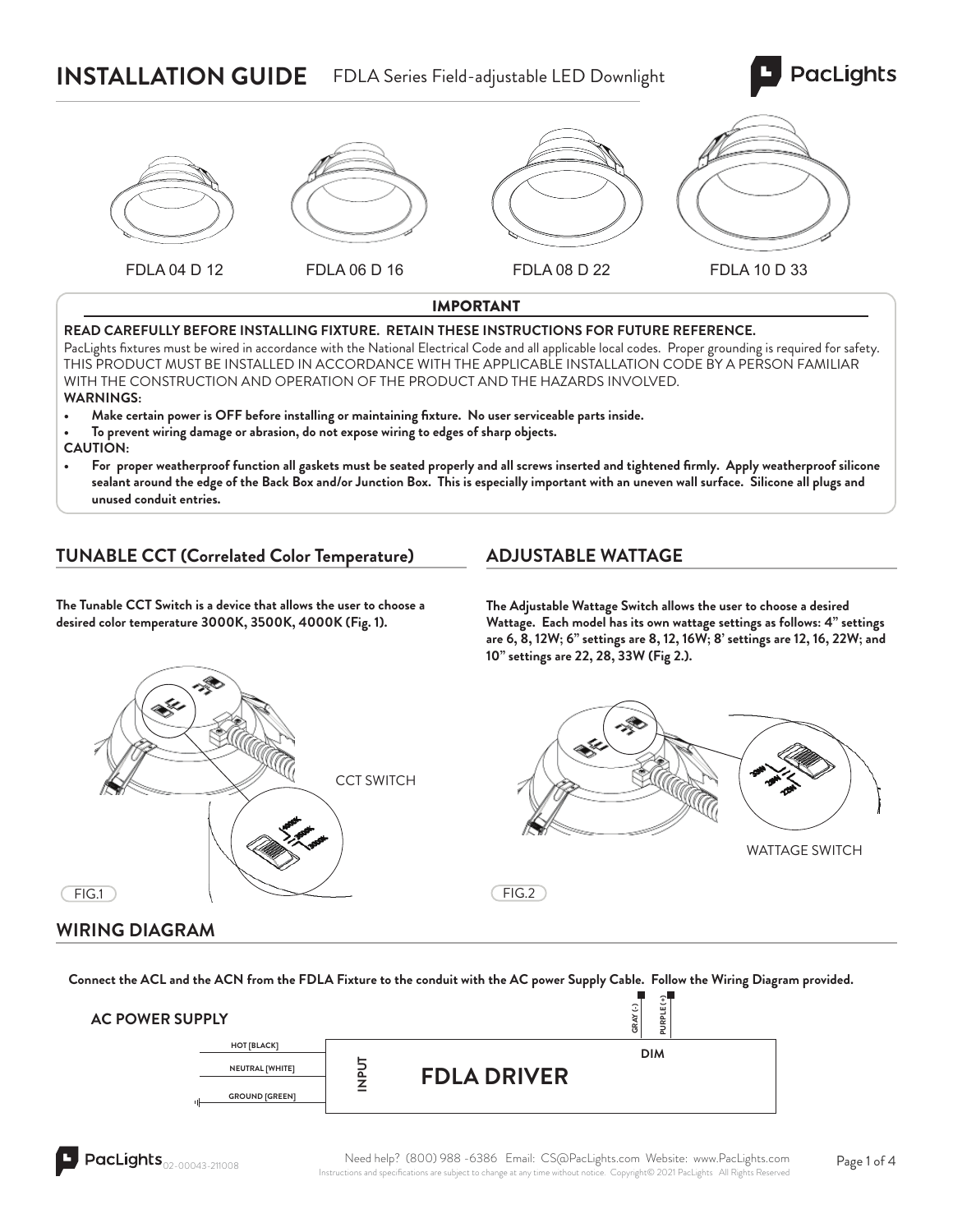

## **FDLA MOUNTING ONTO AN EXISTING FRAME**

Prior to installation, shut power OFF to the fixture. Attach the conduit from the fixture to the Junction Box (Fig. 3). Refer to wiring diagram. 1



Make adjustments to the fixture power and color temperature on the 2) back of the fixture (Fig. 4). Adjust the Color Temperature with the Switch on the left side (Refer to Fig. 1). Adjust the fixture Power in Watts with the Switch on the right side (Refer to Fig. 2).



Install the FDLA fixture by lifting both retention Tabs upward. Lift the fixture into place (Fig. 5). 3



 $(FIG. 5)$ 







## **OPTIONAL FDLA STUD/JOIST MOUNT**

1 If necessary use cutting Pliers to 'snip' sections off to remove the The Optional Stud/Joist Mount is for the 4", 6", and 8" models only. pattern for the 8" model (Fig. 7).







Prior to installation, shut power OFF to the fixture. With the retention Tabs upward, slide in the FDLA Fixture through the correct circle of the Stud/Joist Plate Mount (Fig. 9). Please refer to the wiring diagram.  $\left( 3\right)$ 



 $(FIG. 9)$ 

FIG. 10



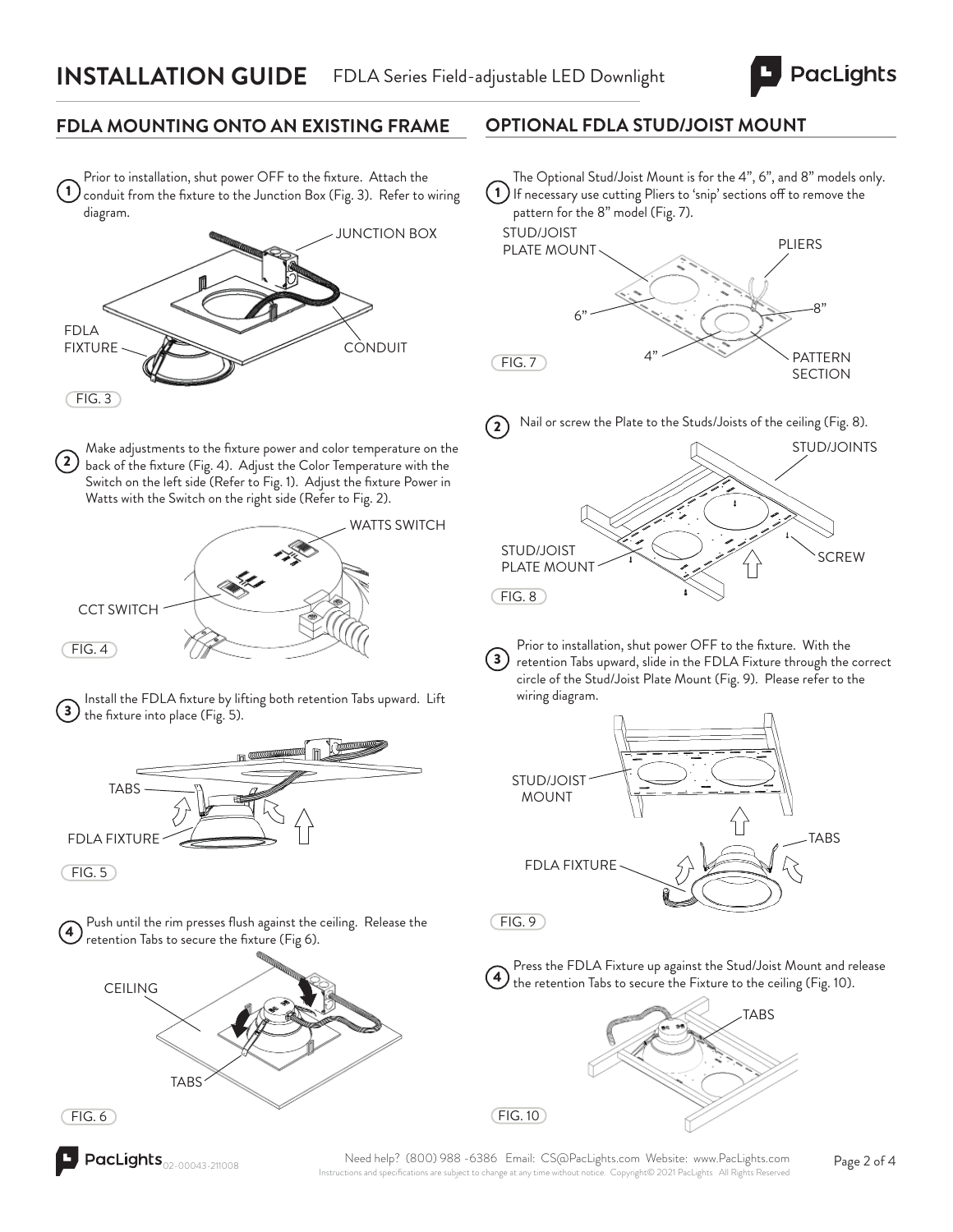

## **OPTIONAL FDLA T-GRID CEILING PLATE**

The Optional T-Grid Ceiling Plate is for all the FDLA models. If 1) The Optional Trust defining Trace is for an the TDE (infodes). In the specific FDLA Fixture (Fig. 11).



2 Place the T-Grid Ceiling Plate on the ceiling Grid Tile. Use screws to fasten the T-Grid Ceiling Plate to the metal T-Grids (Fig. 12). Cut a hole in the ceiling Grid Tile matching the Plate cirlce pattern.



Prior to installation, shut power OFF to the fixture. After the T-Grid 3) Ceiling Plate is properly installed into the ceiling, one can then mount the FDLA Fixture. With the retention Tabs upward, place the Fixture through the hole (Fig 13). Please refer to wiring diagram for wire installation.



 $(FIG. 13)$ 

Press the FDLA Fixture up against the ceiling and release the Tabs to secure the Fixture to the Plate (Fig. 14).



## **OPTIONAL FDLA GOOF RING EXTENDER**

The Optional Goof Ring Extender is available for all FDLA models and their respective sizes. Prior to installation, shut power OFF to the fixture. With the Tabs upward, slide the Goof Ring onto the FDLA Fixture Brim. Place the FDLA Fixture up towards the ceiling opening (Fig. 15). Please refer to wiring diagram for wire installation.  $(1)$ 



Press the FDLA Fixture with the Goof Ring up against the ceiling (Fig. 5). These the retention Tabs to secure the FDLA Fixture to the ceiling (Fig. 17).



TAB  $(FIG. 17)$ CEILING GOOF RING